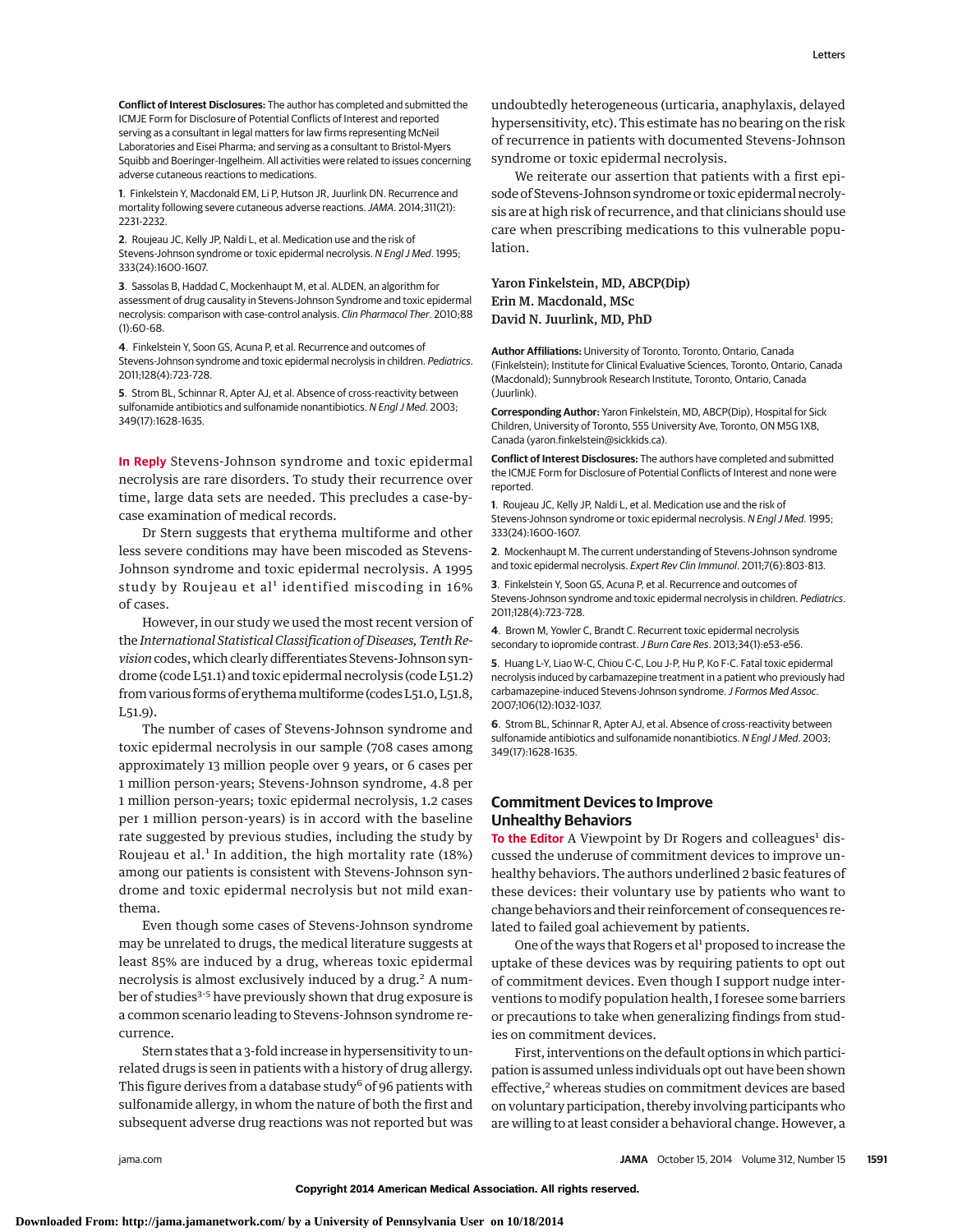segment of the population is resistant to adopting new behaviors, as described in the diffusion of innovation theory.3

Although this portion of the population is not included in studies on commitment devices, a negative response to any intervention might be expected. Initial predisposition to change will affect the perception of the intervention and its effectiveness on behavior change.

Second, as commitment devices are implemented in the general population, it is important to carefully consider how these interventions are perceived based on research on framing and behavior change. A commitment device can be perceived positively as amotivator, reinforcing new behaviors (carrot). But the same commitment device can be perceived as a requirement, which unless fulfilled, will lead to the loss of a previously acquired privilege (stick).

Tversky and Kahneman<sup>4</sup> showed that response to change is more intense when the changes are unfavorable (result in losses) than when they result in improvements. Yet the feeling of constraint can decrease a person's willingness to adopt a new behavior and can shift motivation from intrinsic to extrinsic.<sup>5</sup> Because long-term change is more effective with intrinsic motivation, this form of nudging for the general population may actually have an unintended negative effect.

As public health policies seek to nudge the population to healthier behaviors, the implementation of commitment devices or other default changes should include careful consideration of patient perceptions.

### Katherine Blondon, MD, PhD

**Author Affiliation:** Faculty of Medicine, University of Geneva, Geneva, Switzerland.

**Corresponding Author:** Katherine Blondon, MD, PhD, University of Geneva, Faculty of Medicine, Rue Gabrielle-Perret-Gentil 4, Geneva 1211, Switzerland [\(katherine.blondon@unige.ch\)](mailto:katherine.blondon@unige.ch).

**Conflict of Interest Disclosures:** The author has completed and submitted the ICMJE Form for Disclosure of Potential Conflicts of Interest and none were reported.

**1**. Rogers T, Milkman KL, Volpp KG. Commitment devices: using initiatives to change behavior.JAMA[. 2014;311\(20\):2065-2066.](http://www.ncbi.nlm.nih.gov/pubmed/24777472)

**2**. Thaler RH, Sunstein CR. Nudge: Improving Decisions About Health, Wealth, and Happiness. New York, NY: Penguin; 2009.

**3**. Rogers EM. Diffusion of Innovations. 4th ed. New York, NY: Free Press; 1995.

**4**. Tversky A, Kahneman D. The framing of decisions and the psychology of choice. Science[. 1981;211\(4481\):453-458.](http://www.ncbi.nlm.nih.gov/pubmed/7455683)

**5**. Ryan RM, Deci EL. Intrinsic and extrinsic motivations: classic definitions and new directions. [Contemp Educ Psychol](http://www.ncbi.nlm.nih.gov/pubmed/10620381). 2000;25(1):54-67.

**In Reply** Our Viewpoint described commitment devices and argued that they should bemorewidely used in health care. Commitment devices enforce voluntarily imposed restrictions on people until they have accomplished their goals or enforce voluntarily imposed penalties if they do not accomplish their goals.

Taking disulfiram in the morning so a person with alcoholism will be sick if he or she drinks alcohol in the evening is an example of a commitment device. Scheduling workouts with a partner to increase the cost of skipping the gym (ie, disappointing friends) is another example of a commitment device. Recent behavioral science research finds significant demand for commitment devices and that such devices can improve health outcomes ranging from weight loss to smoking cessation.

An obvious question is why would anyone voluntarily impose restrictions on himself or herself. The answer is that some people are self-aware about the fact that owing to limited willpower, they sometimes do not follow through on their best intentions and thus could fail to accomplish their current health goals. These people find commitment devices attractive as a means of precommitting themselves to pursuing healthy future behaviors.

Dr Blondon raises the possibility that encouraging increased use of commitment devices may have some unintended negative consequences. The hypotheses she puts forth can only be tested with data, and we agree that future research is needed. In fact, our Viewpoint called for additional research addressing such important open questions. That said, we respectfully contest Blondon's predictions about what such research would uncover.

Blondon's first proposition is that individuals who would not readily adopt commitment devices without encouragement may react unfavorably if they are urged to adopt them. We would predict just the opposite. Persons who most readily adopt commitment devices are unusually self-aware about the risk that they may not achieve their health goals due to future willpower failures.<sup>1</sup> Such self-aware patients are the most likely to seek out and use other support systems and therefore may be likely to benefit the least from commitment devices.

The second concern Blondon raises is that experiencing the restrictions associated with commitment devices could suppress intrinsic motivation and therefore suppress future demand for commitment devices. A recent study found that the majority (57%) of people who experienced an externally imposed restriction designed to induce more exercise subsequently elected to self-impose the same restriction (ie, use it as a commitment device) to motivate more exercise moving forward.2Thus, the only evidence we know of to date addressing this issue suggests commitment devices do not appear to undermine future motivation.

Even though more research is needed on how best to encourage the use of commitment devices and who will benefit most from them, we believe that they can and should be used to improve societal health outcomes.

Todd Rogers, PhD Katherine L. Milkman, PhD Kevin G. Volpp, MD, PhD

**Author Affiliations:** Harvard Kennedy School, Harvard University, Boston, Massachusetts (Rogers); Wharton School, University of Pennsylvania, Philadelphia (Milkman); Philadelphia VA Medical Center, UPENN Center for Health Incentives and Behavioral Economics, Philadelphia, Pennsylvania (Volpp).

**Corresponding Author:** Kevin G. Volpp, MD, PhD, Philadelphia VA Medical Center, Perelman School of Medicine and Wharton School, Center for Health Incentives and Behavioral Economics, University of Pennsylvania, 423 Guardian Dr, Philadelphia, PA 19104 [\(volpp70@exchange.upenn.edu\)](mailto:volpp70@exchange.upenn.edu).